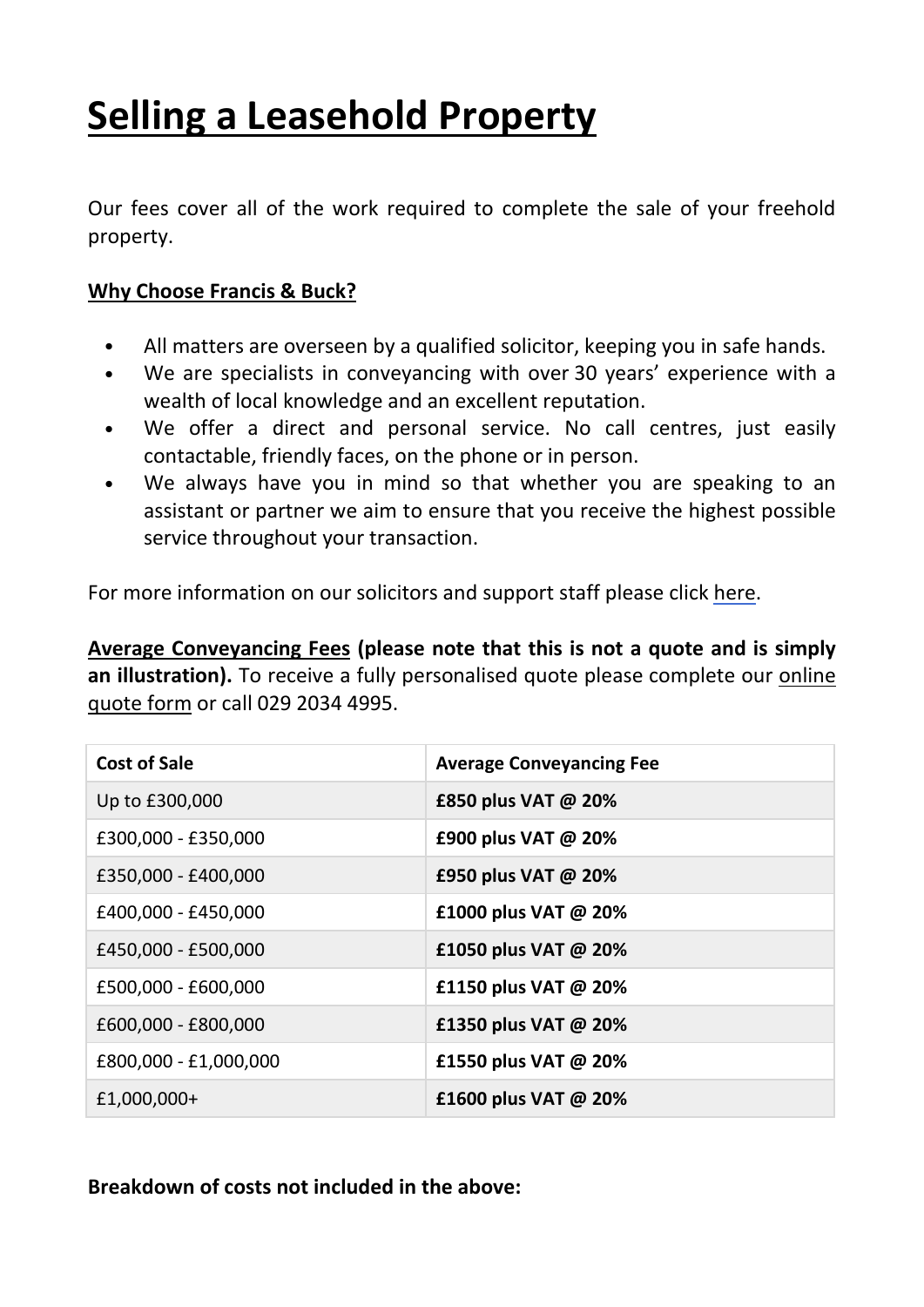- ID Check £25.00 plus VAT @ 20% *(if we act for you on a sale and a purchase in a chain, we will only charge this once)*
- Obtaining Official Copy of Title Deed £15.00 plus VAT @ 20%
- Same-Day Bank Transfer Fee (CHAPS) £35.00 plus VAT @ 20%
- Contribution to Professional Indemnity Insurance £50.00 plus VAT @ 20%
- For a full list of other possible additional charges please click here

# **Subtotal of costs not included in our Conveyancing Fee: £75.00 plus VAT @ 20%**

# **Disbursements/Third Party Costs**

Disbursements are costs related to your matter that are payable to third parties. We handle the payment of the disbursements on your behalf to ensure a smoother process.

*If required, these costs are not included in our fees.*

- Agent Commission *(costs agreed by client directly)*
- Mortgage Redemption *(dependent on lender)*

# **Example of Estimated Total\***

For example, if you are looking to sell a £300,000 property, **the estimated total** (including required disbursements/third party) would be around: **£925.00 plus VAT @ 20%.**

\*There are a range of factors that could increase the cost of our service. For example:

*• If legal title is defective, or part of the property is unregistered, or the lease needs extending or amending*

*• If we discover building regulations or planning permission has not been obtained*

*• If crucial documents we have requested from you or a third party have not been provided*

*• Management packs (vary in price)*

## **To receive a fully personalised quote please complete our [online](http://francisandbuck.co.uk/contact-us/) quote form** *or* **call 029 2034 4995.**

## **How long will my sale take?**

How long it will take for you to sell your property will depend on a number of factors. The average process for **selling a leasehold property** takes around 10-12 weeks.

It can be quicker or slower, depending on the parties in the chain. In such situations, additional charges could apply.